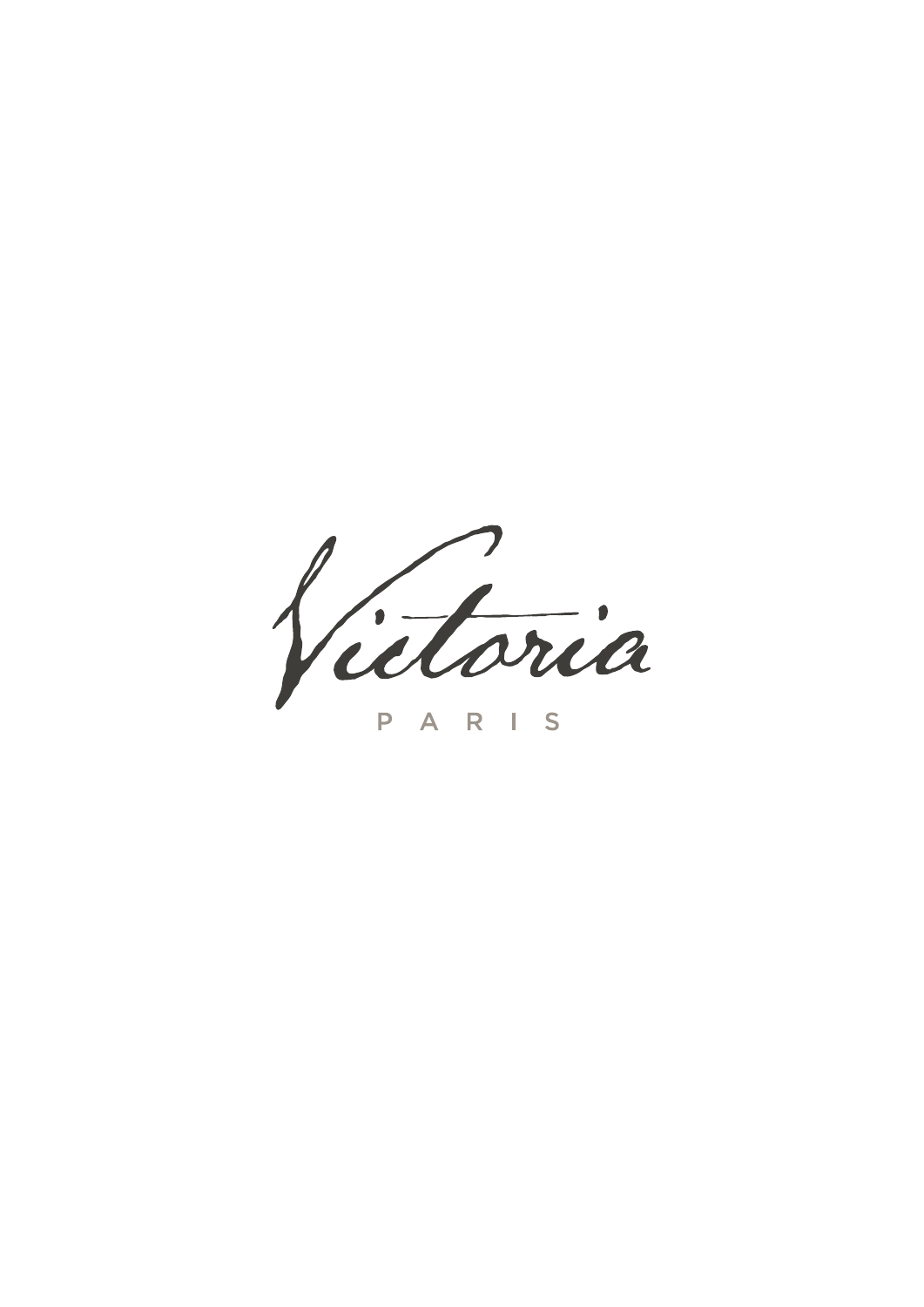

## ENTRÉES - STARTERS

SALADE GRECQUE GREEK SALAD  $20$ 

SALADE QUINOA GAMBAS QUINOA GAMBAS SALAD 30

> TARAMASALATA TARAMASALATA 16

BURRATA, MELON, ROQUETTE, AMANDES ÉFFILÉES BURRATA, MELON, ARUGULA, FLAKED ALMONDS

23

ASPERGES ROMESCO ROMESCO ASPARAGUS

 $24$ 

TARTARE DE SAUMON, SORBET POMMES BASILIC SALMON TARTARE, BASILIC APPLE SORBET  $26$ 

CARPACCIO DE SAUMON DRESSÉ AU CITRON SALMON CARPACCIO, LEMON DRESSING  $\overline{3}2$ 

> CEVICHE TRUFFÉ TRUFFLE CEVICHE 34

CEVICHE AU LECHE DE TIGRE CEVICHE WITH LECHE DE TIGRE  $22$ 

CARPACCIO DE BŒUF, CRÈME DE PARMESAN BEEF CARPACCIO, PARMESAN CREAM 25

CAVIAR

OSSETRA TSAR IMPÉRIAL CAVIAR «MAISON PETROSSIAN» 800 / 125GR (SELON DISPONIBILITÉ)

FOOD "À LA MINUTE" - DELIVERED WHEN IS READY

## PÂTES MAISON - HOMEMADE PASTA

RIGATONI AUX TRUFFES TRUFFLE RIGATONI 45

LINGUINE AUX GAMBAS PRAWNS LINGUINE 56

IianoByour Chef Viannis Kiorogroulou